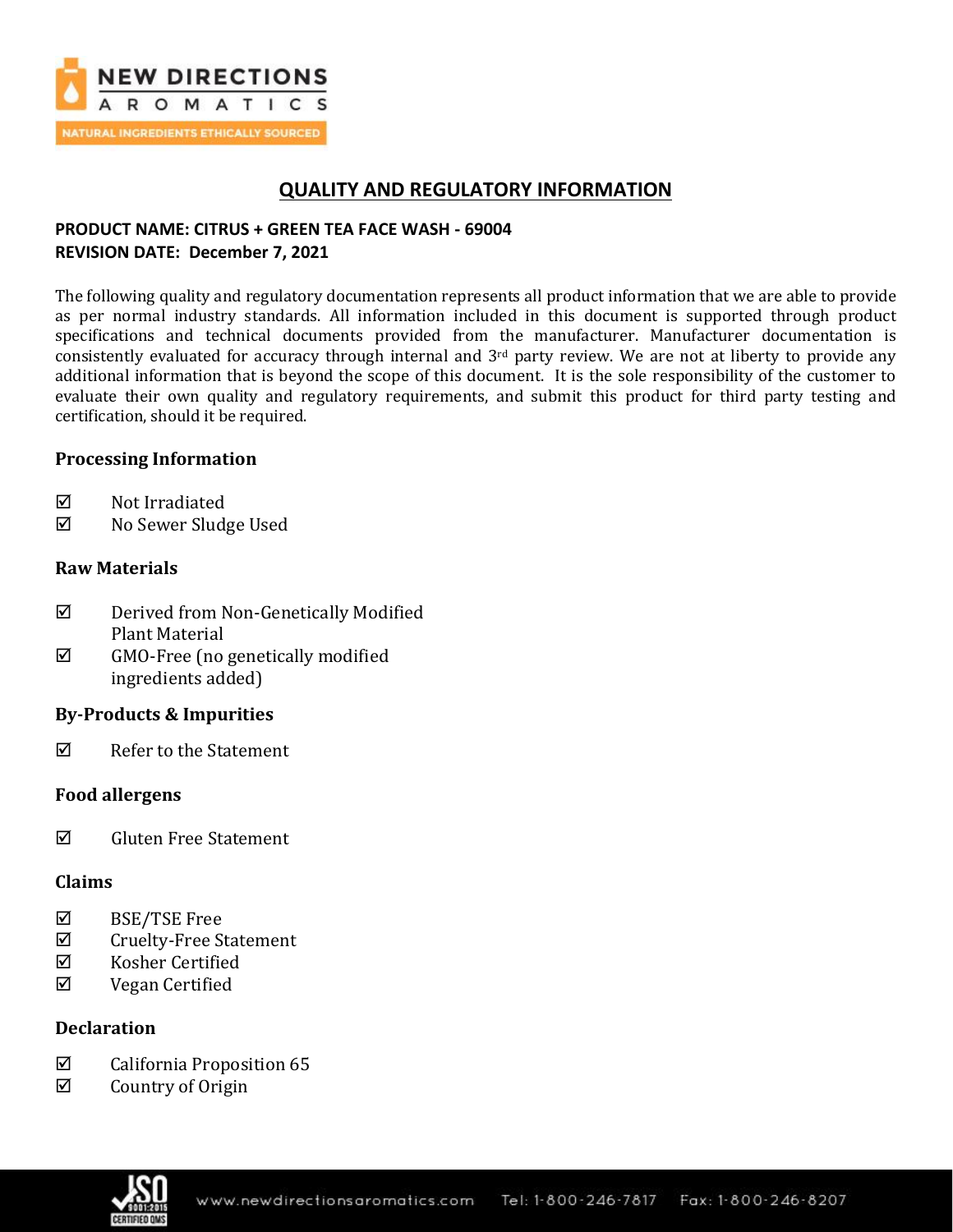

# **NO IRRADIATION STATEMENT**

### **PRODUCT NAME: CITRUS + GREEN TEA FACE WASH - 69004**

We hereby declare that, to the best of our knowledge, this product was not produced from or with GMO plant material.

#### **Disclaimer & Caution:**

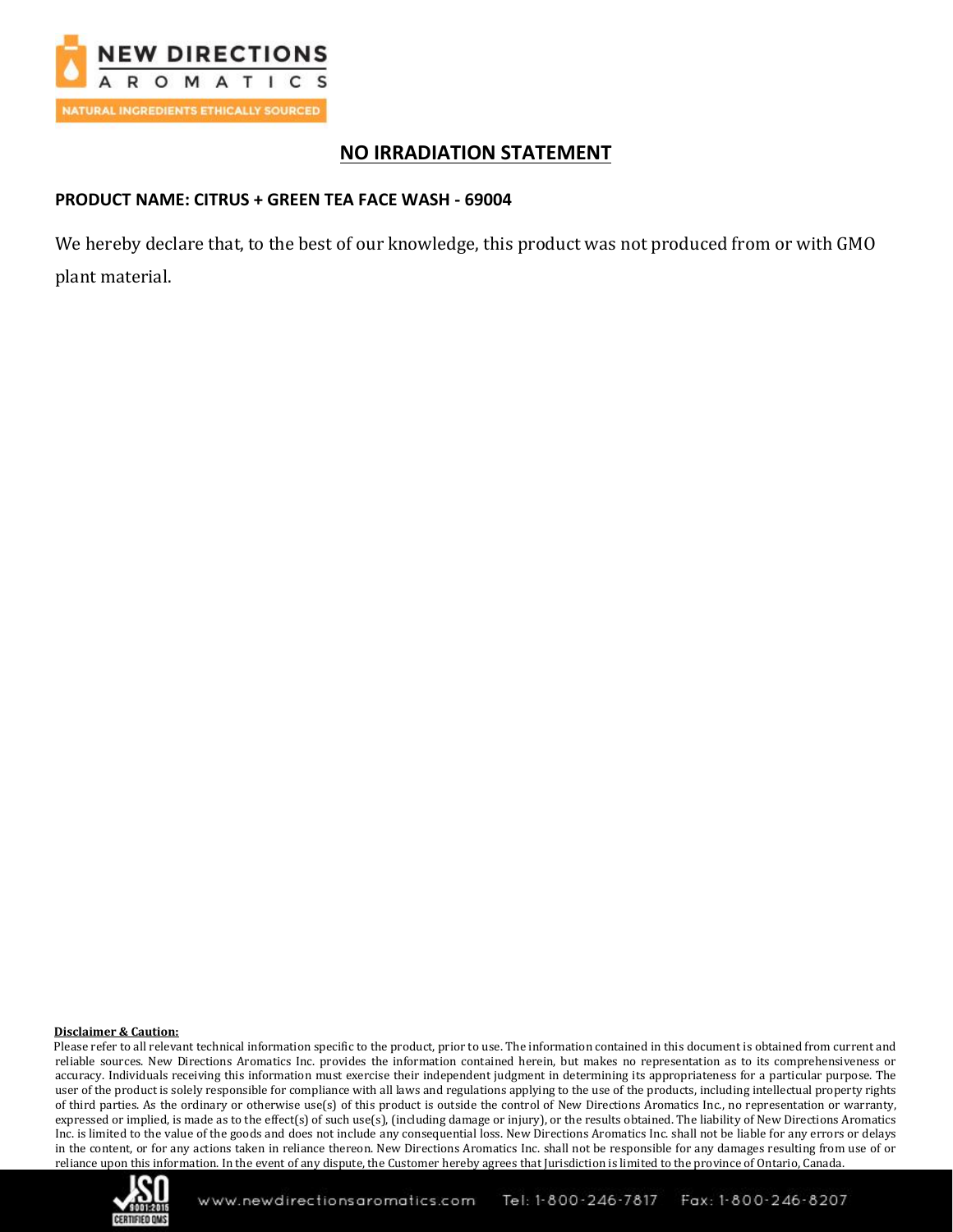

# **NO SEWER SLUDGE USED STATEMENT**

### **PRODUCT NAME: CITRUS + GREEN TEA FACE WASH - 69004**

We hereby declare that, to the best of our knowledge, this product was not produced from or with GMO plant material.

#### **Disclaimer & Caution:**

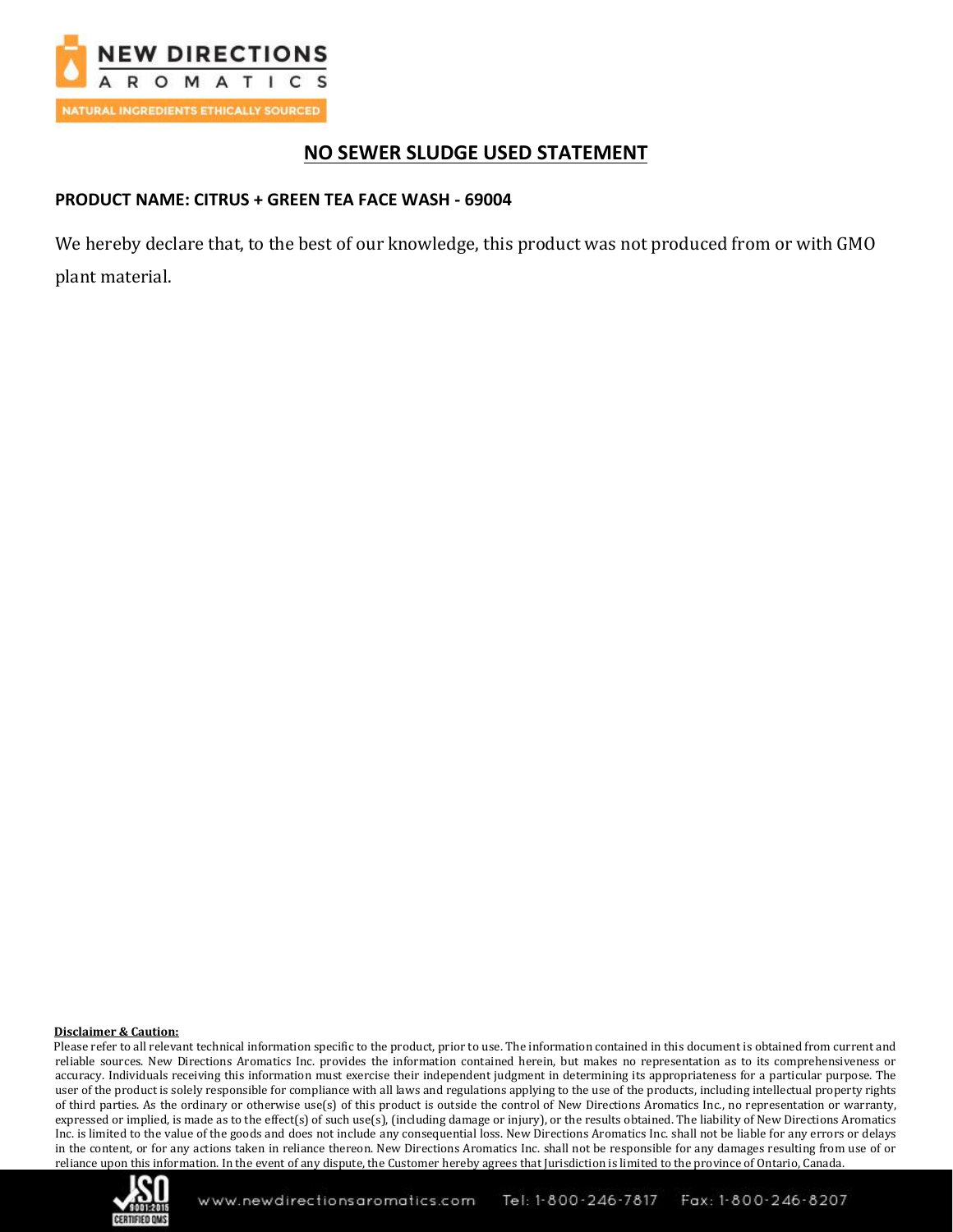

# **GMO STATEMENT**

### **PRODUCT NAME: CITRUS + GREEN TEA FACE WASH - 69004**

We hereby declare that, to the best of our knowledge, this product was not produced from or with GMO plant material.

#### **Disclaimer & Caution:**

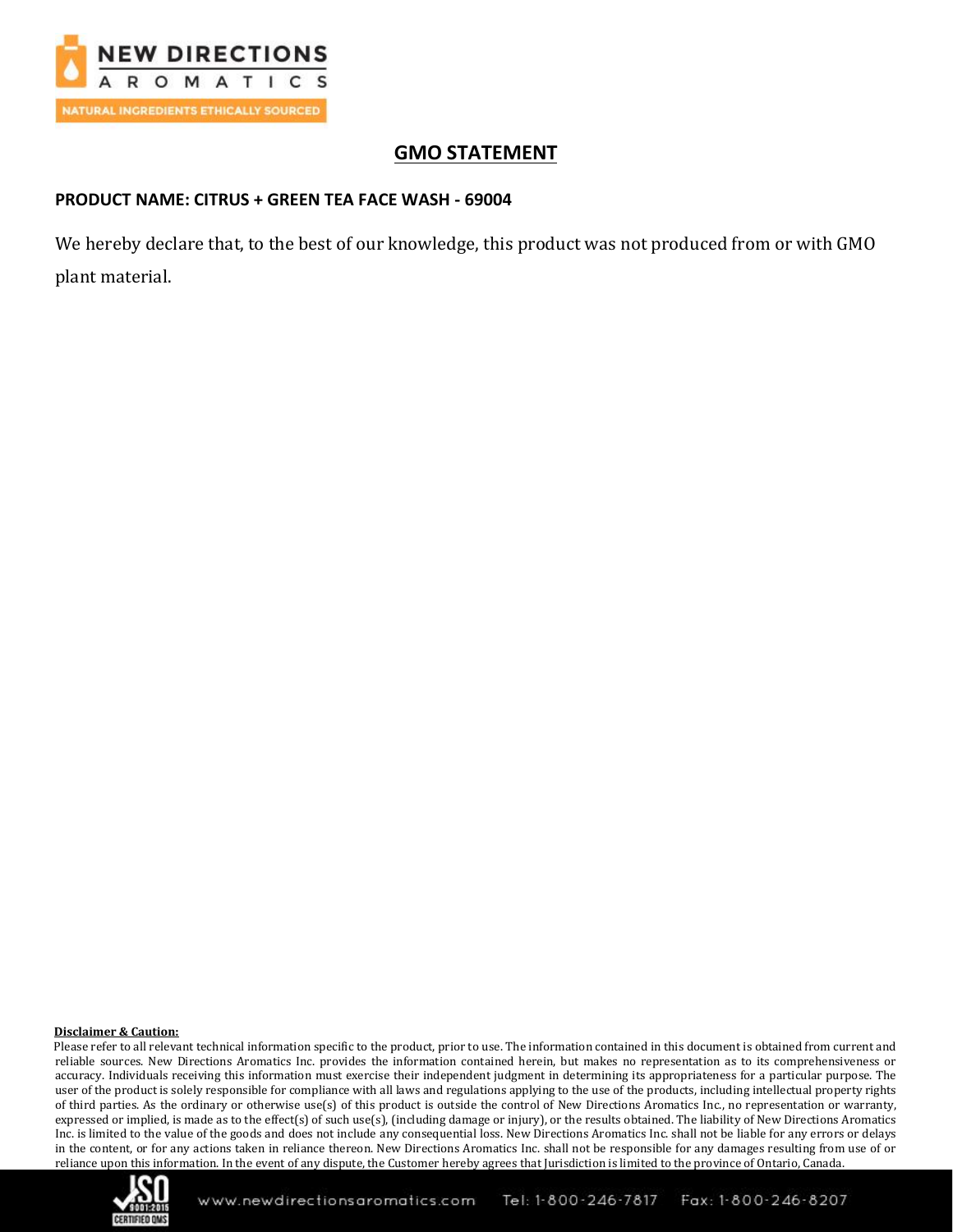

## **BY PRODUCTS & IMPURITIES STATEMENT**

### **PRODUCT NAME: CITRUS + GREEN TEA FACE WASH - 69004**

We hereby declare that, to the best of our knowledge, this product does not contain and was not manufactured with any of the following substances:

- Parabens
- Phthalates
- **Pesticides**
- Solvents and Residual Solvents

#### **Disclaimer & Caution:**

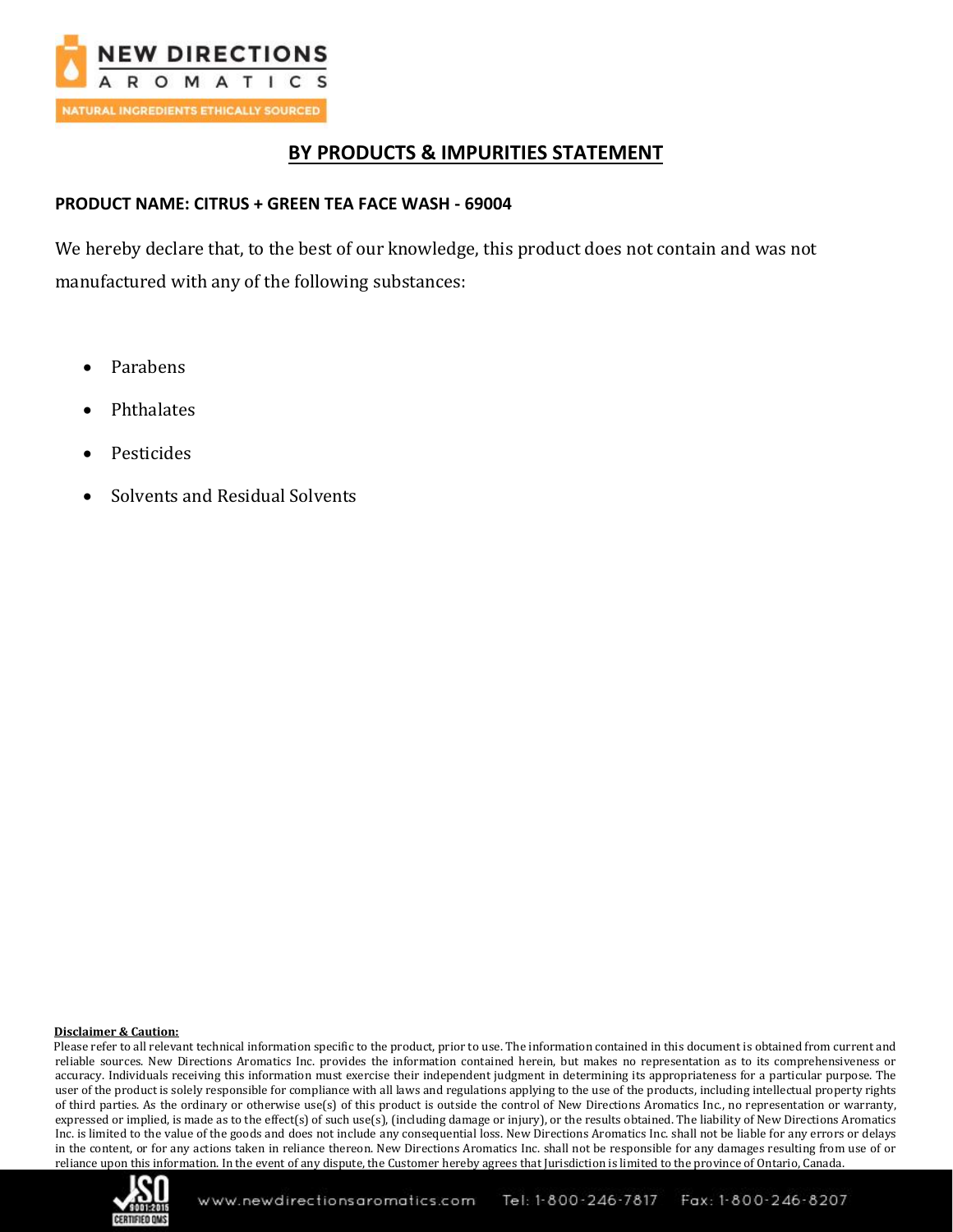

## **GLUTEN FREE STATEMENT**

### **PRODUCT NAME: CITRUS + GREEN TEA FACE WASH - 69004**

We hereby declare that, to the best of our knowledge, this product is gluten free and was not manufactured with any ingredients containing gluten.

#### **Disclaimer & Caution:**

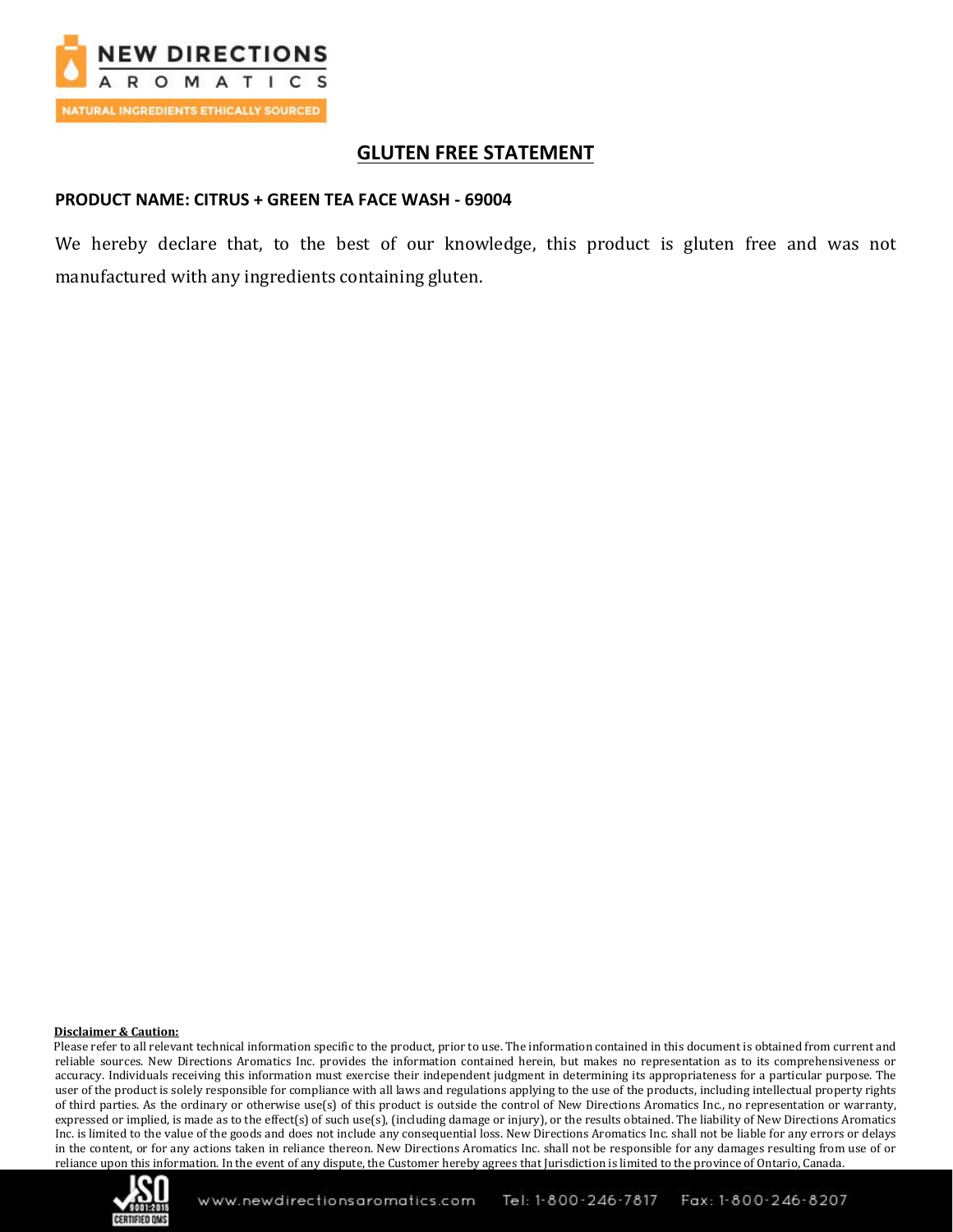

# **DECLARATION OF BOVINE/TRANSFERABLE SPONGIFORM ENCEPHALOPATHY (BSE/TSE)**

### **PRODUCT NAME: CITRUS + GREEN TEA FACE WASH - 69004**

We hereby declare that, to the best of our knowledge. this product was not made with, nor contains, any animal material or derivatives, and is free of BSE/TSE.

#### **Disclaimer & Caution:**

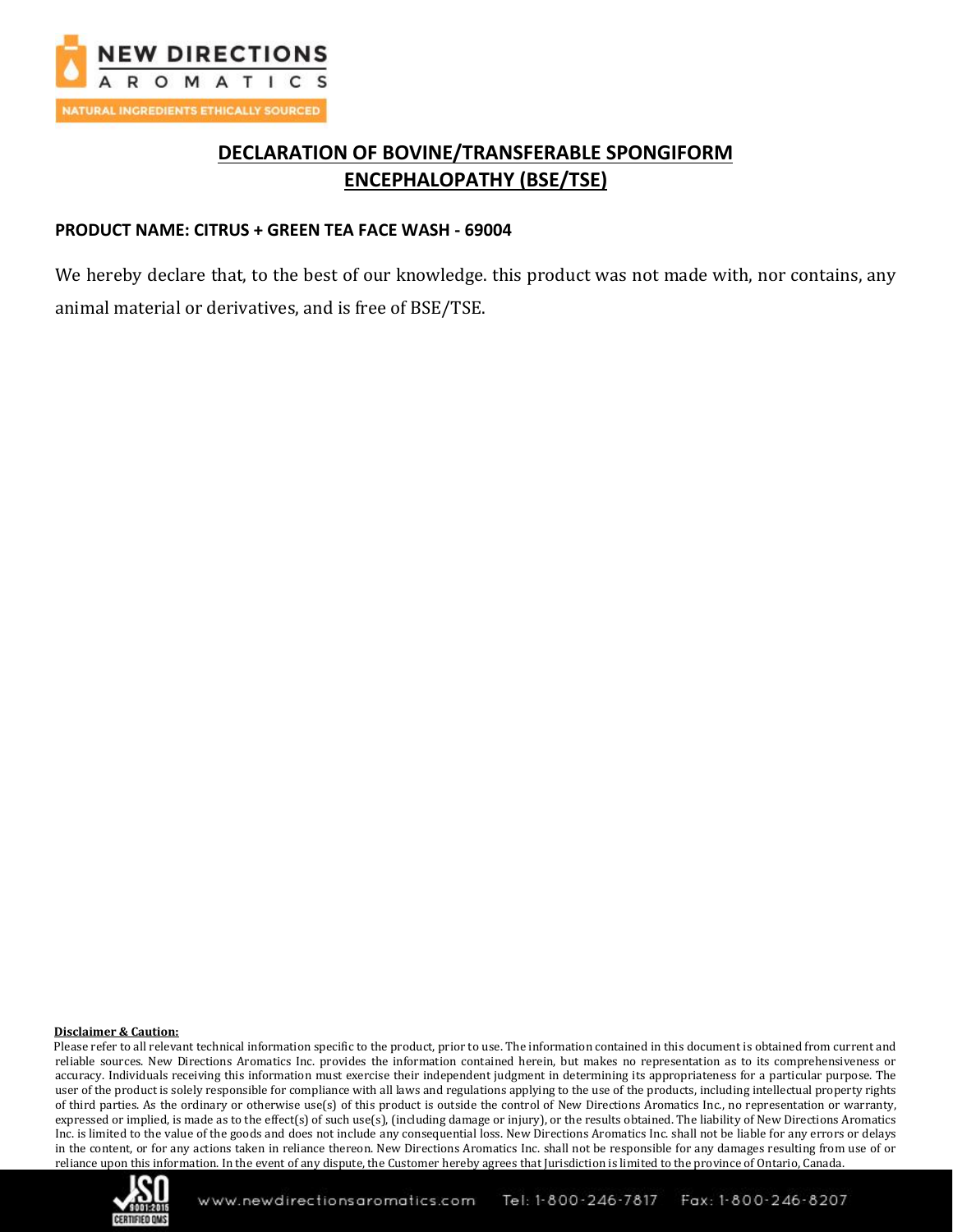

# **CRUELTY-FREE STATEMENT**

### **PRODUCT NAME: CITRUS + GREEN TEA FACE WASH - 69004**

We hereby declare that, to the best of our knowledge, this product has not been tested on animals.

#### **Disclaimer & Caution:**

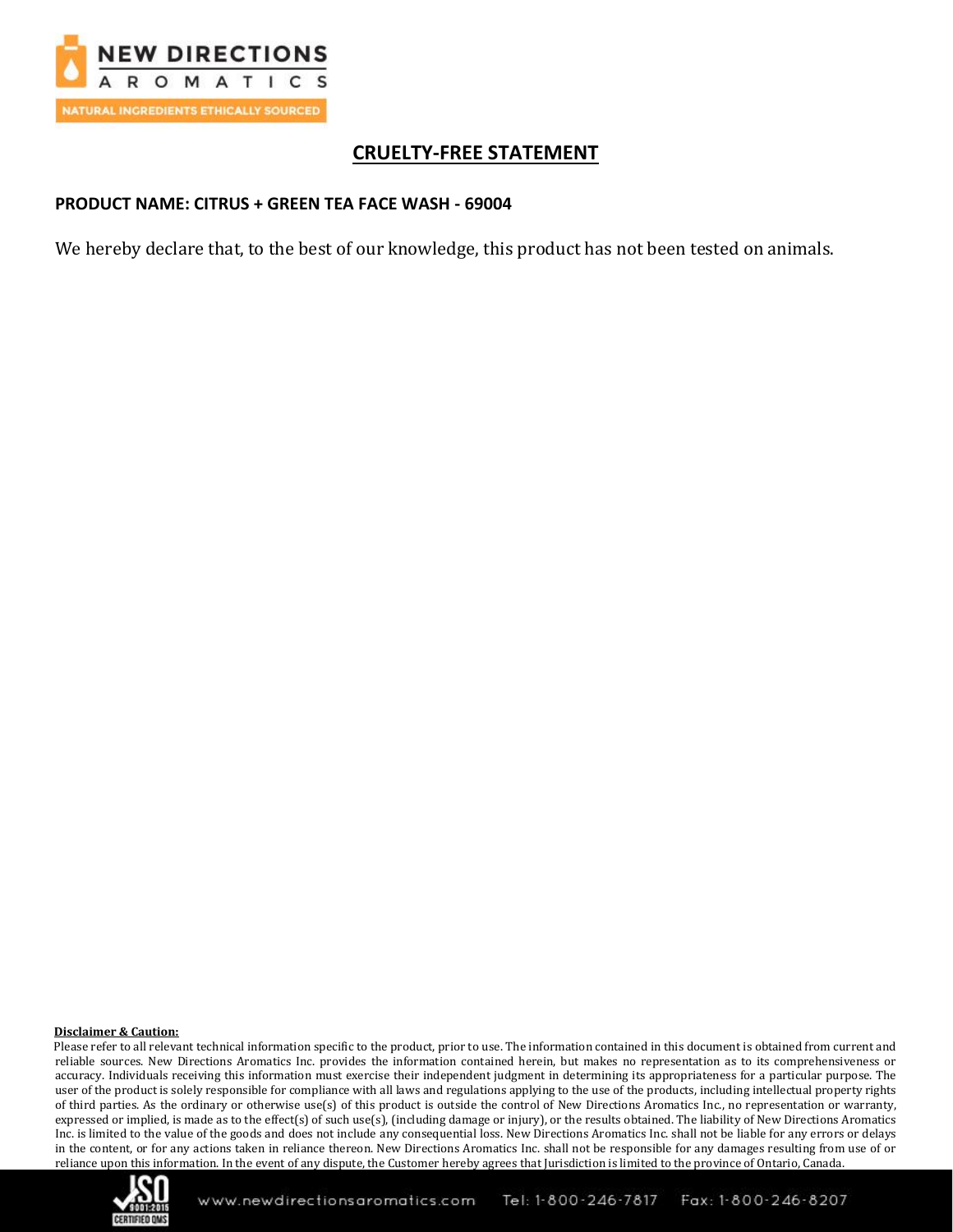

# **KOSHER STATEMENT**

### **PRODUCT NAME: CITRUS + GREEN TEA FACE WASH – 69004**

We hereby confirm that this product has been certified to Kosher standards.

#### **Disclaimer & Caution:**

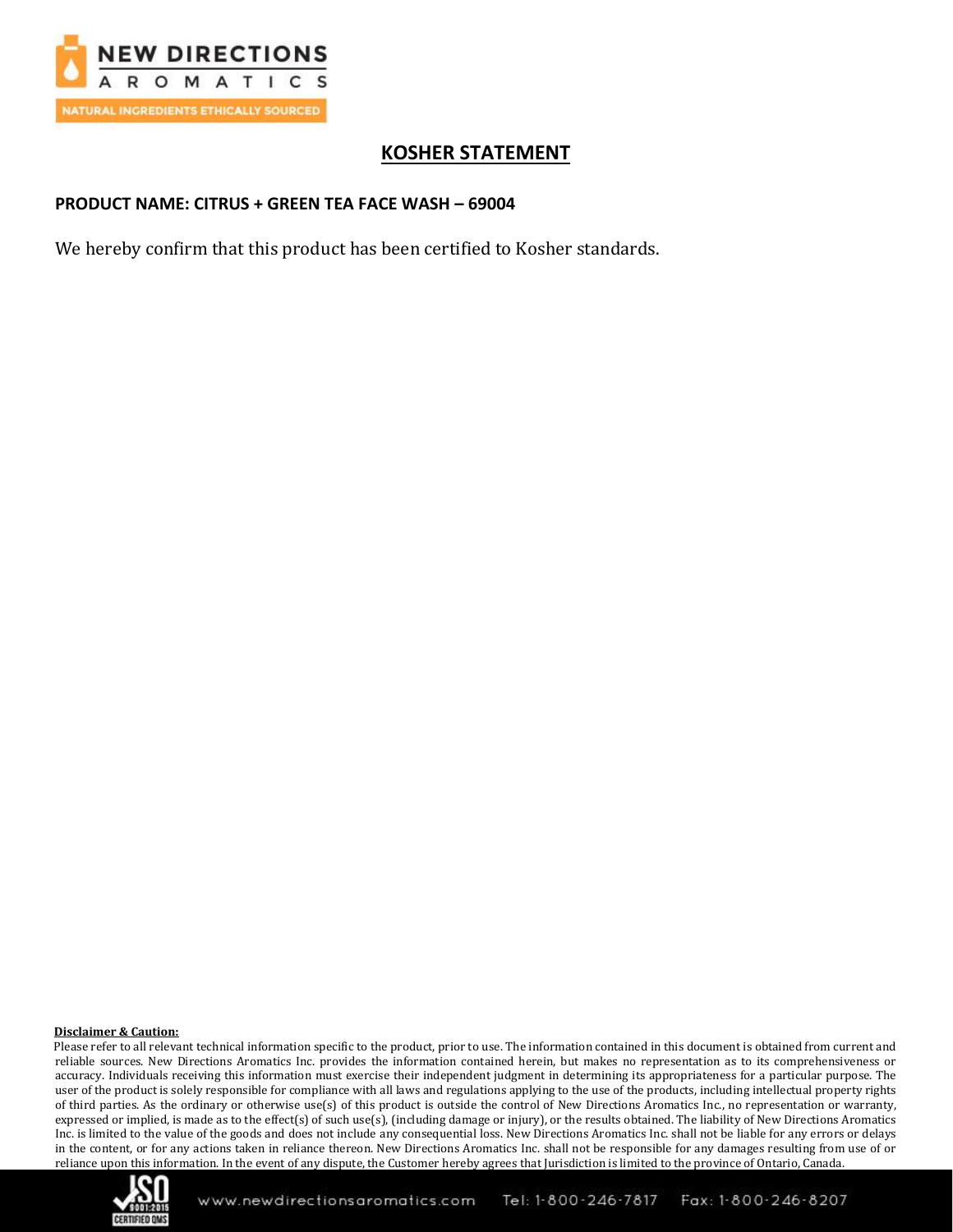

# **VEGAN STATEMENT**

### **PRODUCT NAME: CITRUS + GREEN TEA FACE WASH - 69004**

We hereby confirm that this product has been certified to Vegan standards.

#### **Disclaimer & Caution:**

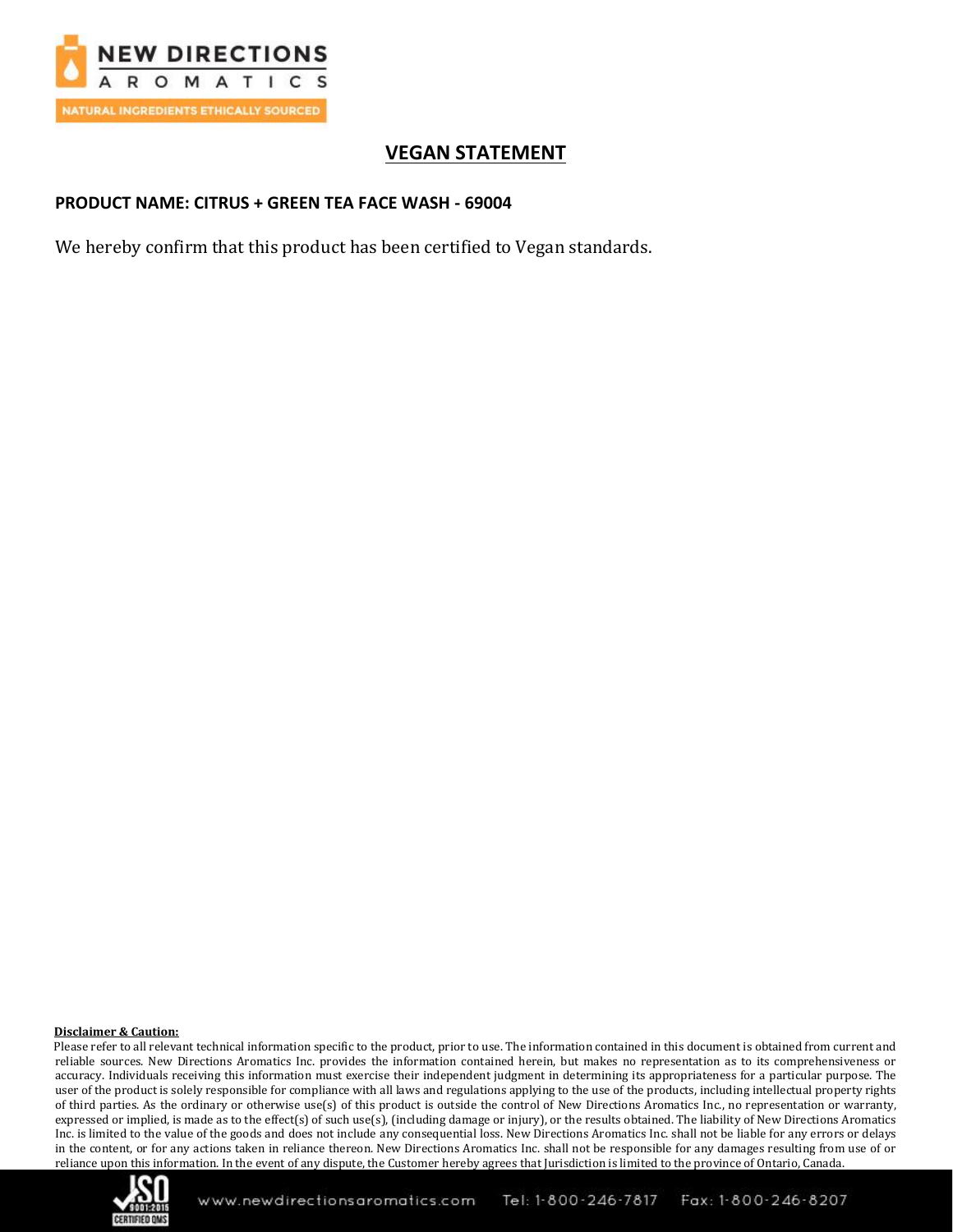

## **CALIFORNIA PROPOSITON 65 STATEMENT**

### **PRODUCT NAME: CITRUS + GREEN TEA FACE WASH - 69004**

We hereby declare that, to the best of our knowledge, this product does not contain any chemical or substance listed on California's Proposition 65.

#### **Disclaimer & Caution:**